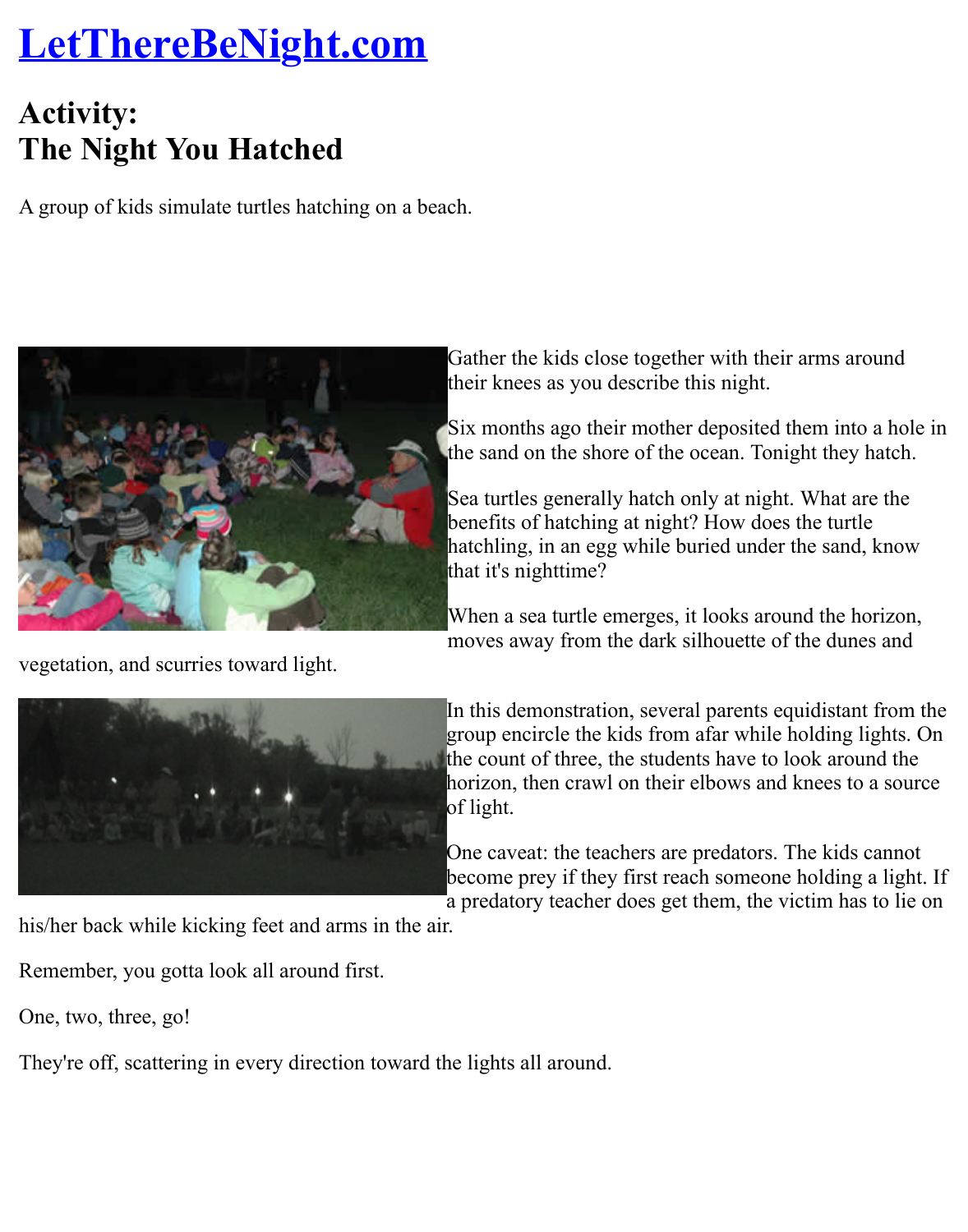

Predators descend.

You've got to *hear* the kids as they rush to the lights.

### **SEE VIDEO:**

**http://uk.youtube.com/watch?v=-adYa8zrKCo**



Clusters of turtles are at the feet of people h

In the middle of the field are turtles who did the clutches of the predators. While seeming unfortunate, it reflects the natural order.

**Survey the scene with the kids.**

When the giggling and screaming abates, take inventory of the turtles that reached the lights and  $\alpha$ in the middle of the field. Specifically count aloud how many turtles reached each light. On a plot the positions of the turtles outward from the nest.

(Note: The three images below are from the LTBN Student Leadership Team indoor trials of this activity.)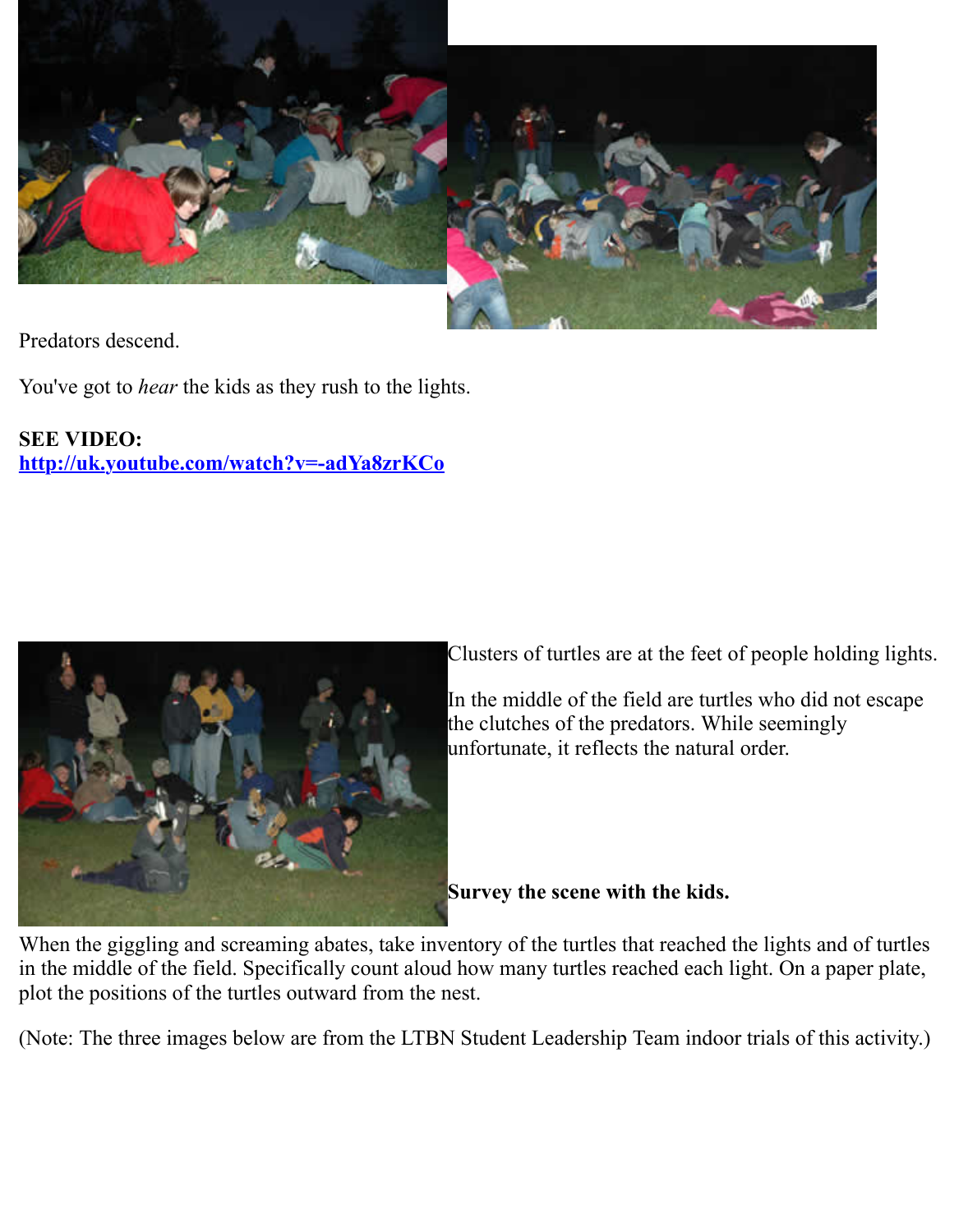

[Then discuss what the resp](http://www.lettherebenight.com/turtle-tally.JPG)[ective lights might represen](http://www.lettherebenight.com/DSC04494.JPG)[t in the real world.](http://www.lettherebenight.com/turtle-plot1.jpg)

For example, this pair of lights held by two parents represents the stars and moon reflecting off the water. Under a pristine sky with no light pollution, sea turtle hatchlings naturally move away from a dark shore and toward the starlight and moonlight reflecting off the water

In this trial run, only 7 of 89 turtles reached the relative safety of the water, for they scrambled toward two lights randomly deemed the natural light.





What about the rest of the turtles? Those of by that light over there--that's a streetlight, got run over crossing the road while heading direction. And those by that light over there retail development, so you half dozen turtles dessicated in the sun the next day. And you other beachside light? You got misoriented by the unshielded condo lights, and you wo enough remaining energy stores to finish lift journey to sea. Sorry, you're dead.

#### **Discuss the results and propose solutions.**

Bring all of the kids back into a central group and describe how sea turtles emerge and head for light. Bring. What is a central group and describe how sea turtles emerge and head for  $\mu$ can people do to improve the survival rate of these sea turtles? This group of kids proposed turning shoreside lights off. Be sure to note that we need outdoor lighting in our modern society. Yes, can be turned off. But what can we do about other necessarry lighting? Guide the students to lighting options.

Shield the lights. Aim lights downward. Lessen the wattage of existing bulbs. Put lights on m detectors or timers. Turn off unnecessary lights.

#### **Rerun the turtle hatch.**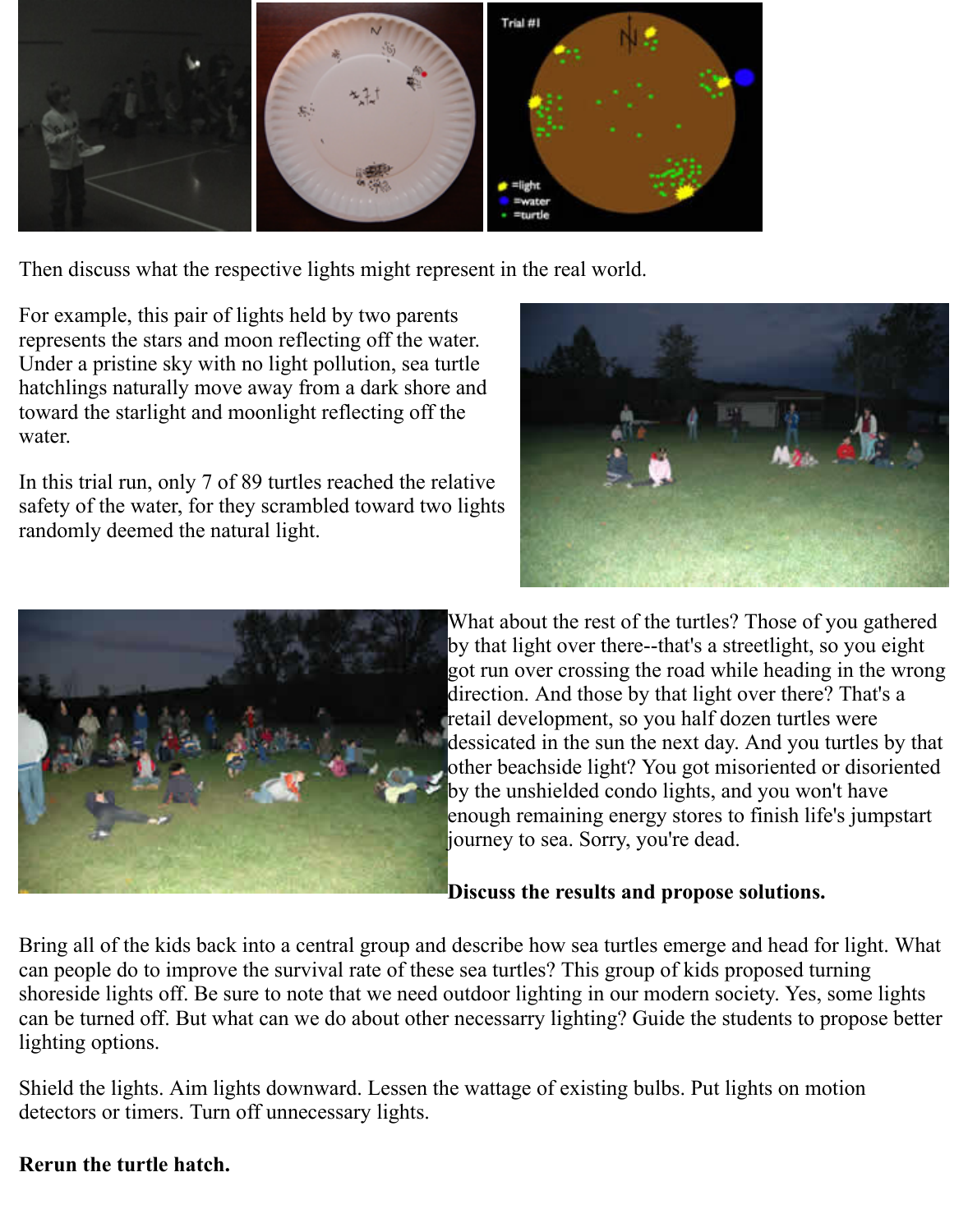

Remind the kids that they have to scan the h they can take off, stay on their elbows and k head for light.

One, two, three, go!

When the giggling and piling on stops, re-survey the scene. There are still many who got nabbed by the by the scene. predators. That's nature. However, now how many ended up at the shoreside lights and how n to the safety of the water? Again have someone plot on a paper plate the positions of the turtles from the nest. Compare results and summarize with the students.

(Note: The three images below are from the LTBN Student Leadership Team indoor trials of this activity.)



**Turtles in Action**: More tu[rtles scurry to sea amid giggl](http://www.lettherebenight.com/turtle-plot2.jpg)es and screams are at **Meadows Edge** Road.

# **Links:**

## [http://research.myfwc.com/](http://www.lettherebenight.com/DSC04490_2.JPG)features/view\_article.asp?id=2156

*Artificial Lighting and Sea Turtle Hatchling Behavior*

"Artificial lighting on marine turtle nesting beaches disrupts the ability of hatchlings to find the their nest;" from the Fish and Wildlife Research Institute.

http://www.urbanwildlands.org/Resources/LongcoreRich2004.pdf *Ecological Light Pollution*

[Travis Longcore and Catherine Rich paper summarizes ecolog](http://research.myfwc.com/features/view_article.asp?id=2156)ical consequences of night light their book Ecological Consequences of Artificial Night Lighting.

A Silent Cry for Dark Skies from the Universe in the Classroom series (No. 74-Winter 2008) examples of how the natural world is impacted by excessive outdoor lights.

[http://uk.youtube.com/watch?v=Tl3yYd-4Rws](http://www.urbanwildlands.org/Resources/LongcoreRich2004.pdf)